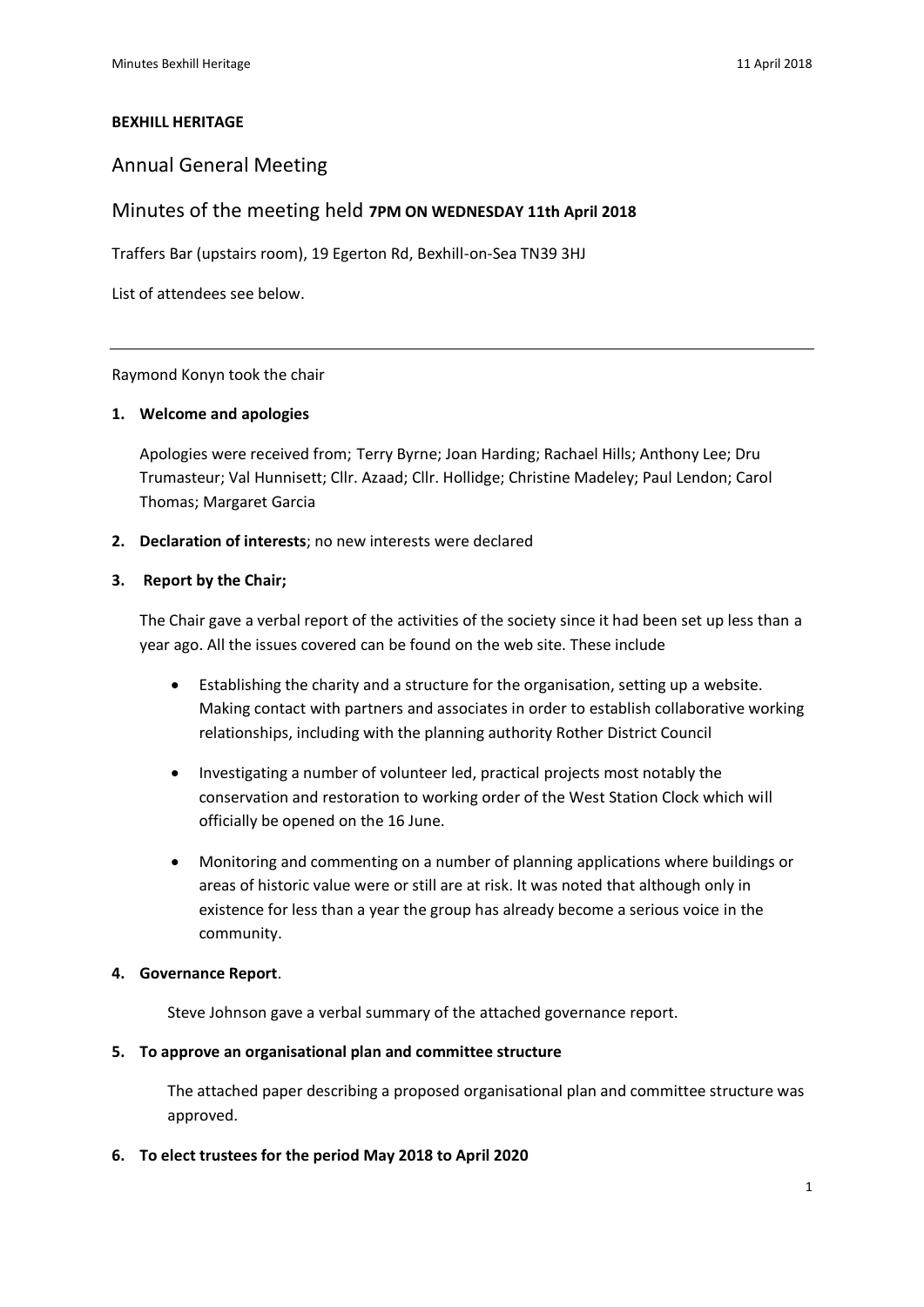At this point the chair stood down and the following trustees were elected; Raymond Konyn – Chair of trustees; proposed Tony Lightly, seconded Sandy Melvin Emily Leach – Trustee until 2020; proposed Steve Johnson, seconded Raymond Konyn Steve Johnson- Trustee until 2021; proposed Emily Leach, seconded Alex Markwick Alex Markwick – Trustee until 2022; proposed Steve Johnson, seconded Emily Leach

### **7. To elect a committee for the year May 2018 to April 2019**

The following committee members were elected

Chair - Raymond Konyn; Proposed, Richard Sage, seconded Julia Penfold

Vice Chair, Vacant

Secretary – Tony Teehan; Proposed Tony Lightly, seconded Nick Hollington

Information support officer – Alex Markwick; Proposed Justin Allan seconded Madeleine Gilbert

Museum liason officer Emily Leach; Proposed Julia Penfold, seconded Jan Marner

Projects Coordinator Simon Allan; Proposed Paul Wright, seconded Doug Oliver

Planning consultant- David Beales; Proposed Tony Lightly seconded Dave Hatherell

Member representative- Paul Wright; Proposed Doug Oliver, seconded Nick Hollington

#### **8. Any Other Business**

It was agreed that members were happy for the committee to co-opt other possible new committee members during the year if necessary

The dates of committee meetings and a full calendar or meetings will be circulated with these minutes.

The merits of a membership card were discussed and it was agreed that at this stage, due to cost, not to pursue this.

David Beales proposed a vote of thanks to the founding trustees and committee saying he thought the organisation was most outward looking and imaginative.

It was requested that meetings might be held in a more accessible venue in the future, if a reasonably priced one could be found.

The meeting ended at 8.00 pm.

Signed ……………………………………………….. Date……………………………………..

Attached;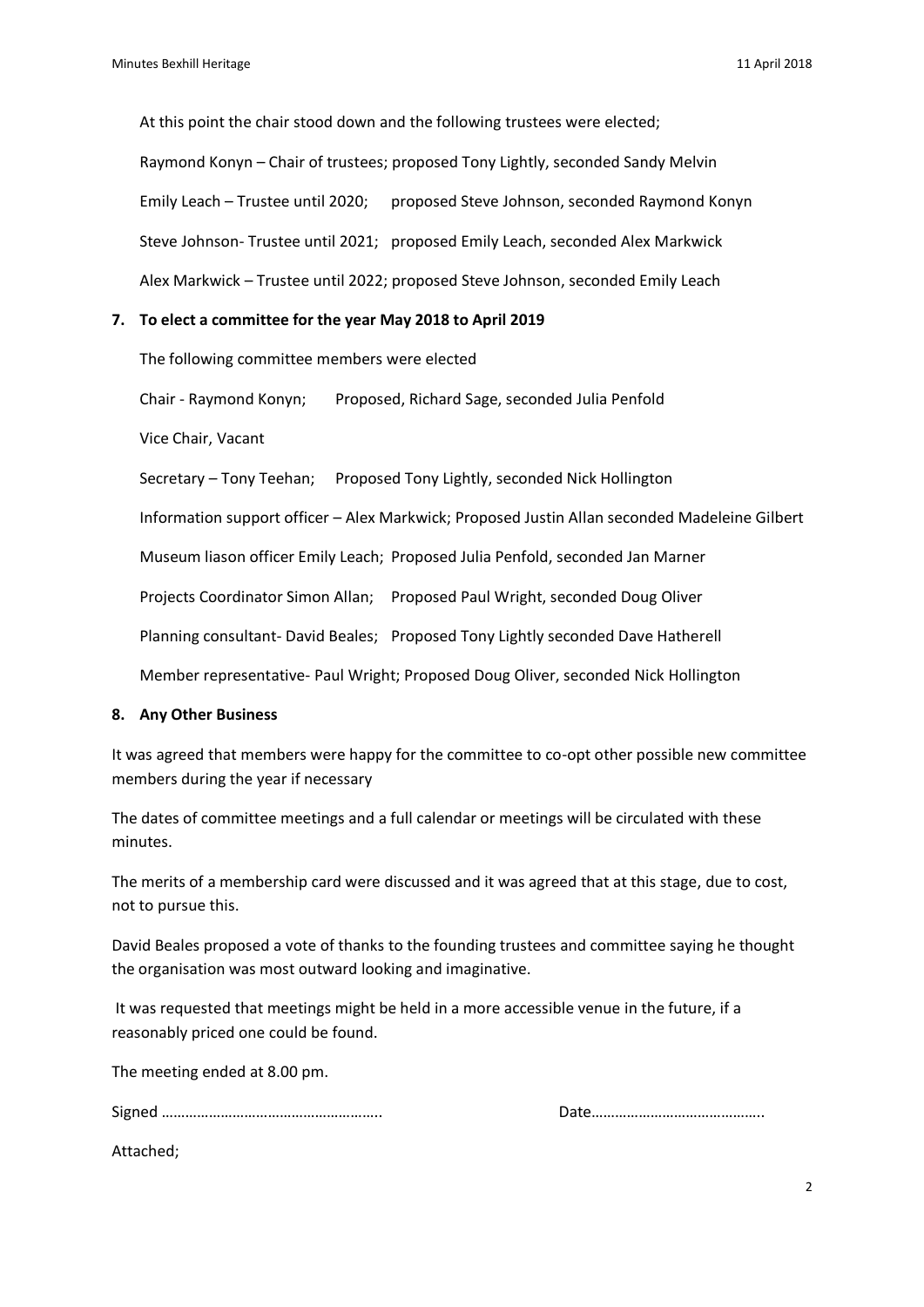Attendees, governance report, committee and organisation structure, calendar of meeting dates.

# **Attendees Bexhill Heritage, Annual General Meeting, 11th April 2018**

Emily Leach

Raymond Konyn

Steve Johnson

Doug Oliver

Nick Hollington

Mike French

Dave Hatherell

Jan Marner

Alex Markwick

Simon Allan

Justin Allan

Paul Wright

Tony Lightly

Dorothy Smith

Stephen Samuelson

Julia Penfold

Richard Sage

Tony Teehan

Sandy Melvin

Rhoda Beales

David Beales

Christina Byrne

David Harding

Madeleine Gilbert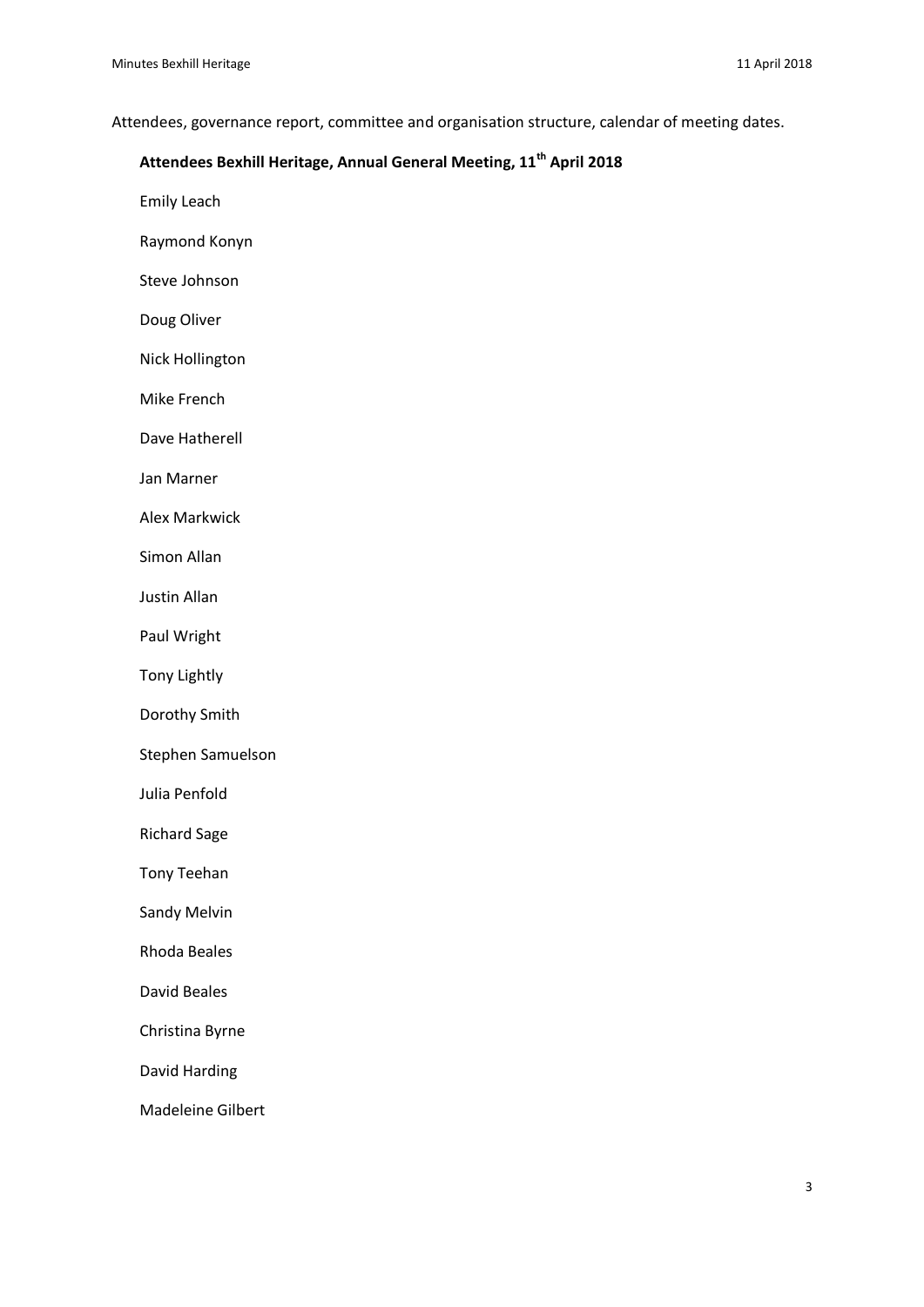## **Bexhill Heritage – Governance Report 11th April 2018**

### **Foundation and structure**

Bexhill Heritage was formally established as a 'small charity' on 7<sup>th</sup> September 2017 by three founding trustees – Raymond Konyn, Emily Leach and Steve Johnson.

The constitution states that Bexhill Heritage is a membership organisation. Members exercise power through the annual general meeting and by the election of trustees and committee members.

There should be a minimum of three and a maximum of ten trustees. Trustees have responsibility for ensuring that the charity fulfils the 'objects' stated in the constitution i.e.:

- To promote for the benefit of the public the conservation, protection and improvement of the built environment by encouraging high standards of architecture, environmental design and town planning in Bexhill and particularly within the *Bexhill Town Centre Conservation Area*.
- To advance the education of the public in the conservation, protection and improvement of the built environment by engaging Bexhill's residents and visitors in activities that stimulate an interest in and appreciation of the town's built architectural heritage.
- To inform, advise and support public authorities, architects, property developers, construction companies and property owners in the conservation, repair and development of Bexhill's heritage buildings and public open spaces.

On 29th November 2017, Her Majesty's Revenue and Customs (HMRC) recognised Bexhill Heritage as a 'charitable Company for tax purposes'. As this recognition is sufficient for us to qualify for the government's 'gift aid' scheme and has enabled *PayPal* and other similar organisations to accept our charitable status, the founding trustees decided that it was unnecessary, at this stage, to register with the Charity Commission. Such registration is compulsory for regulatory purposes once a charity achieves an annual income of £5,000. (Our income for the financial year 2017/18 was in the region of £1,100.)

At the first AGM on 11<sup>th</sup> April 2018, the founding trustees will be presented for re-election along with at least one other nominee. Each of the new trustees will be elected for varying terms of office of between one and three years. This ensures that at least one trustee can be replaced at each subsequent AGM and that our trustees do not reach the end of their terms of office simultaneously.

To date, the three founding trustees and Alexis Markwick have formed Bexhill Heritage's committee. While this arrangement is common in a fledgling organisation, it's not sustainable in the long term and we hope that more members will join an expanded committee to secure our charity's future. Trustees hope that, in time, members will step into one of the committee positions that were outlined in an email to members from the Chair in March 2018.

Subject to approval at the 2018 AGM, trustees will meet at least every three months, the new committee will normally meet once a month and members will meet six times each year, including at the AGM, to receive trustee and committee reports, and to engage in activities linked to the charity's objects.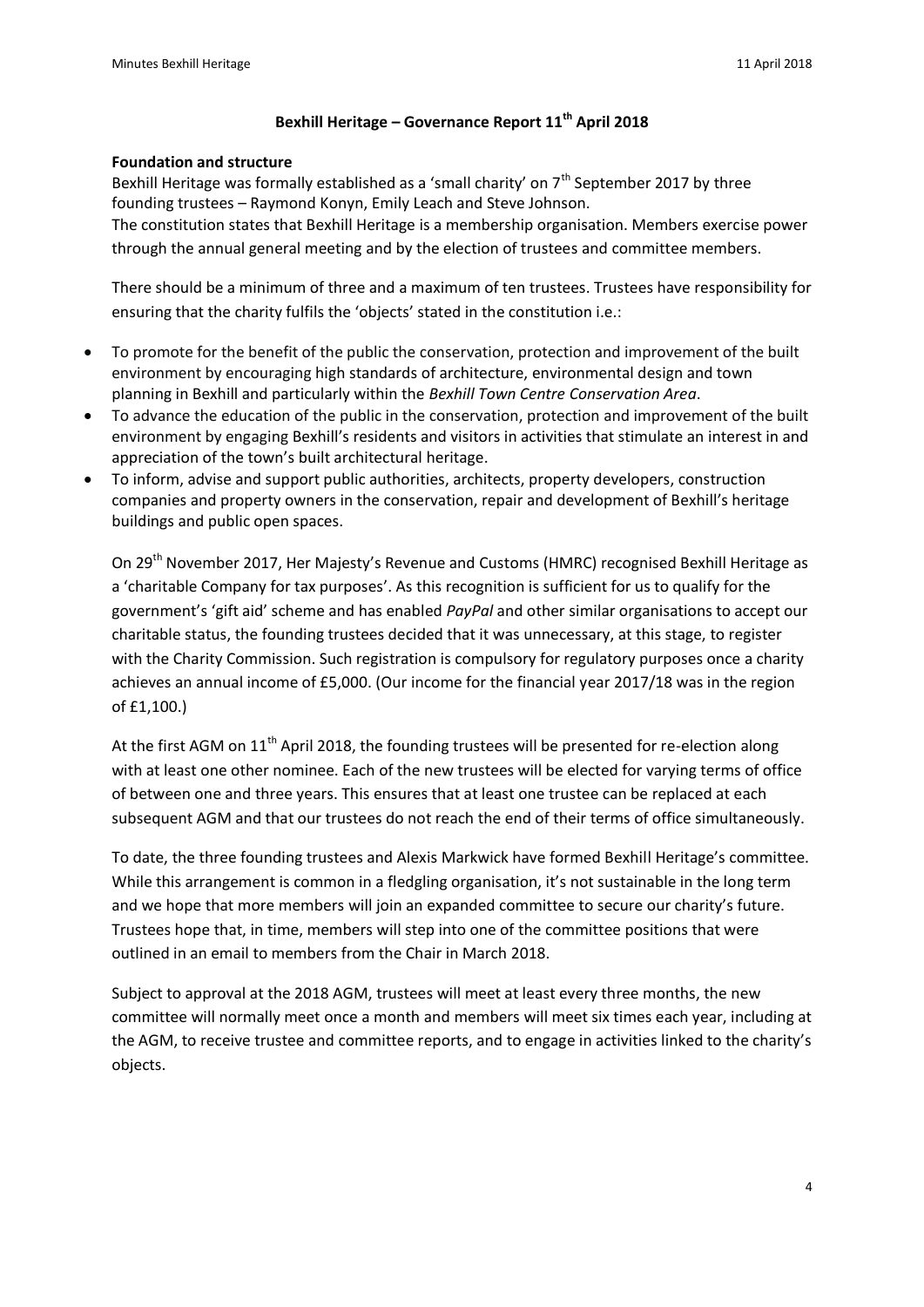### **Membership**

Membership stands at 77. Numbers joining Bexhill Heritage each month are presented in the table below.

| <b>November</b> | <b>December</b> | January | February | March |
|-----------------|-----------------|---------|----------|-------|
| າາ<br>دے        |                 | ᅩ       | 18       | ∸∸    |

### **Finances**

We are indebted to Rother Voluntary Action who generously provided a 'start up' grant of £200. This enabled the founding trustees to produce publicity materials, set up a website and fund a contact phone number. Without this support, our progress would have been slower. There have been other generous donations to date. Alexis Markwick donated the proceeds of work he had completed for the Highwoods Preservation Society, Tony Teehan has funded the charity's membership of the Victorian Society and Tony Lightly has donated fifty cards part of the proceeds from which can be retained by Bexhill Heritage. Otherwise our funds have been derived largely from membership subscriptions. By reclaiming 'gift aid' from HMRC, we anticipate at least £200 of additional income. This will be recognised in the 2018/19 accounts.

We have applied for a grant or £1730 from Bexhill Charter Trustees towards the restoration of West Station Clock and have also launched a special appeal from which we hope to raise at least a further £500. Other grant applications are pending, once suitable projects have been agreed and properly costed. To date we continue to seek sponsorship for our proposed Civic Pride Award.

Our main items of expenditure in the seven months of operation during the 2017/18 financial year have related mainly to raising the profile of the charity and attracting members.

To continue the charity's work in the future, we must maintain our phone line, website and insurances. The monthly cost of these essential items is in the region of £25 per month. This means we require at least 30 members to continue a 'basic' level of operation.

Arrangements are being made for Rother Voluntary Action to officially 'examine' our 2017/18 accounts. It is anticipated that this process will be completed in June 2018 and that final accounts can be presented to members in July. In the meantime, provisional accounts will be sent to members prior to the April AGM.

### **Insurance**

Bexhill Heritage is insured with Ecclesiastical. Our policy includes £10 million 'public liability' cover. This is the minimum required by Rother District Council for organisations carrying out assessments or working on buildings and structures for which it holds the freehold. Such cover is also required when we book a stall, staff an information point or hold a meeting in a public or private building, or as part of an event organised by a third party. We also hold £100,000 for trustee liability. The policy premium is £190 per annum.

### **Policies**

Since the charity's foundation, trustees have approved the following policies:

- Data protection compliant with the General Data Protection Regulations for May 2018
- Health and safety including a risk assessment form
- Safeguarding of young people and vulnerable adults

We also have an event planning form and a development plan.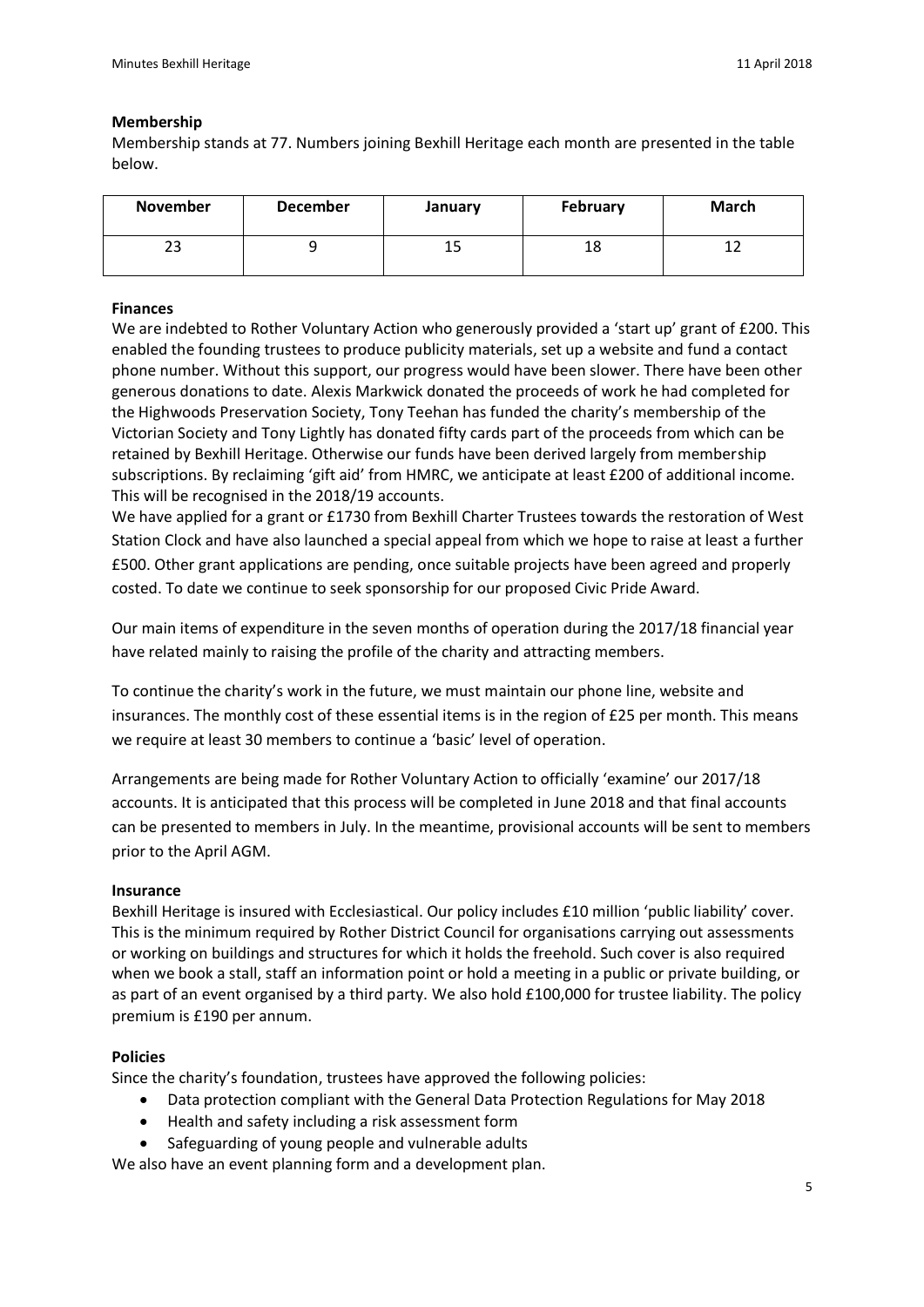issues.<br>In de la propincia de la propincia de la propincia de la propincia de la propincia de la propincia de la propi

Steve Johnson, April 2018

## **Bexhill Heritage – organisation chart and committee membership**

#### **Trustees**

Responsibility to set the strategic direction of the charity with close reference to its 'objects' and to evaluate performance. Trustees may also have a role on the committee.

Accountable to the members.

Quarterly trustee meetings to focus on the strategic plan, performance and budget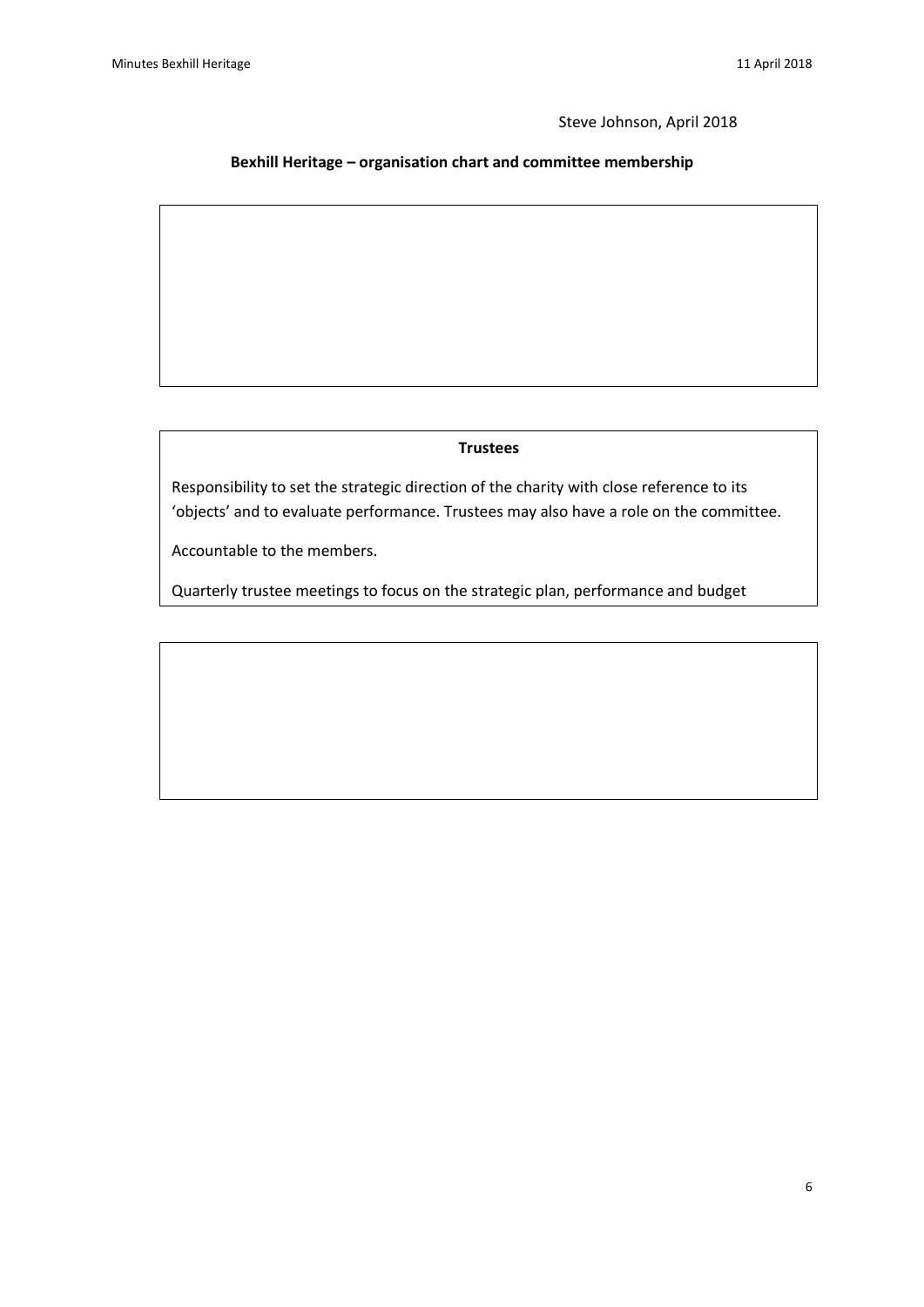## **Committee membership**

### **Chairperson**

The chairperson has a strategic role to play in representing the charity's vision and purpose. He / she should ensure that the management committee is fully representative of the members, and is both diverse and balanced. The chairperson ensures that the management committee functions properly, that there is full participation at meetings, all relevant matters are discussed, and that effective decisions are made and carried out in line with the charity's agreed development plan and charitable objects.

## **Vice Chair**

The vice-chair supports the chairperson in fulfilling their strategic role and in ensuring that the charity makes decisions in line with its agreed charitable objects and development plan. He / she will organise at least 50% of the members' meetings.

The vice-chair will deputise for the chairperson in his or her absence.

## **Secretary (may appoint an assistant)**

The secretary's role is to support the chairperson and vice chair in ensuring the smooth functioning of the committee as well as to be responsible for governance and day to day administration.

## **Treasurer (may appoint an assistant)**

The treasurer's role is to oversee the financial affairs of the charity and ensure they are legal, constitutional and within accepted accounting practice. He / she will ensure proper records are kept and that effective financial procedures are maintained. He / she will monitor and report internally and externally on the financial health of the organisation and oversee the production of necessary financial reports/returns, accounts and audits. The treasurer will account for monies accruing to the charity in response to successful grant applications and co-ordinate the preparation of reports for funders using the criteria specified by the relevant funding body.

### **Media and marketing officer / fundraiser (This role may be shared)**

The media and marketing officer's role is to create and maintain a highly visible and positive profile for the charity via social, digital, broadcast and print media. He / she will further the charity's objects, and attract donors, new volunteers and supporters by developing our local profile and reputation. He / she will liaise with other committee members to ensure that relevant grant applications are made in line with the charity's fundraising policy and strategy.

### **Planning officer (The person fulfilling this role may opt to operate 'outside' the committee.)**

The planning officer's role is to monitor and arrange a response to planning applications that fall within the heritage and geographical remit of the charity. He / she will ensure that the charity contributes and responds to the local authority's planning policies.

### **Information technology support officer**

The IT support officer's role is to advise other committee members how to make the most of the digital opportunities available to the charity and to maintain IT systems in support of the charity's work. The IT support officer will also be responsible for the development, maintenance and security of the charity's website, and of its computers.